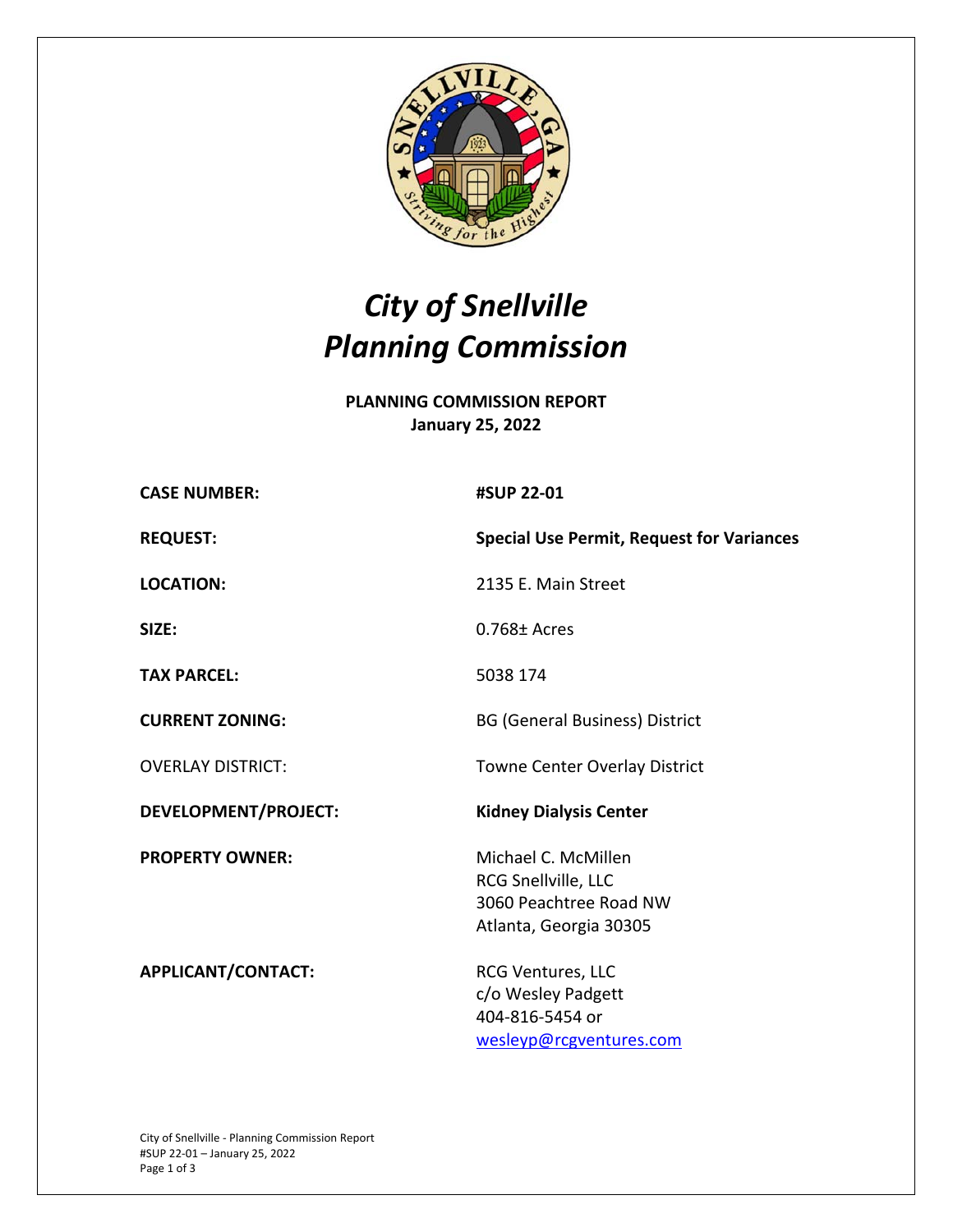The Planning Commission held a duly advertised public hearing on the subject application at the January 25, 2022 Regular Meeting of the City of Snellville Planning Commission

By a unanimous vote of 4‐0, the Planning Commission recommended:

- A. **Approval** of #SUP 22‐01, Special Use Permit for a Kidney Dialysis Center in the Towne Center Overlay District.
- B. **Approval** of the variance request from UDO Sec. 205‐1.6.B.6 to increase the ten (10) feet maximum front yard building setback requirement of shopfront building types to fifteen (15) feet.
- C. **Approval** of the variance request from UDO Sec. 201‐2.10 remove the requirement that 'Shopfront' building types must provide a building entrance facing the street every 75 feet along with an associated six (6) foot sidewalk/walkway.

The recommendations above are subject to the attachment of the following recommended **Conditions:** 

- 1. The property shall be developed in accordance with the submitted aerial site plan entitled "RCG Ventures Snellville Oaks Davita", dated 01‐21‐2022, with modifications permitted to meet conditions of zoning or State, County, and City regulations. Substantial variation from the conceptual rezoning site plan, as determined by the Director of Planning and Development will require Mayor and Council approval, after receiving recommendations by the Planning Department and Planning Commission.
- 2. Applicant shall be required to continue the streetscape requirements along the private street to the overall shopping center as shown on the submitted site plan with additional landscaping as required by the Unified Development Ordinance.
- 3. The development shall abide by all applicable standards of the Unified Development Ordinance, unless otherwise specified in these conditions or through approval of a variance by the Zoning Board of Appeals.
- 4. Inter-parcel access to be provided to the adiacent parcel to the north (R5038) 187) as shown on the submitted site plan. Said connection and improvements to be completed prior to issuance of the certificate of occupancy. Inter-parcel access to the adjacent property to the east (R5038 182) is not required.